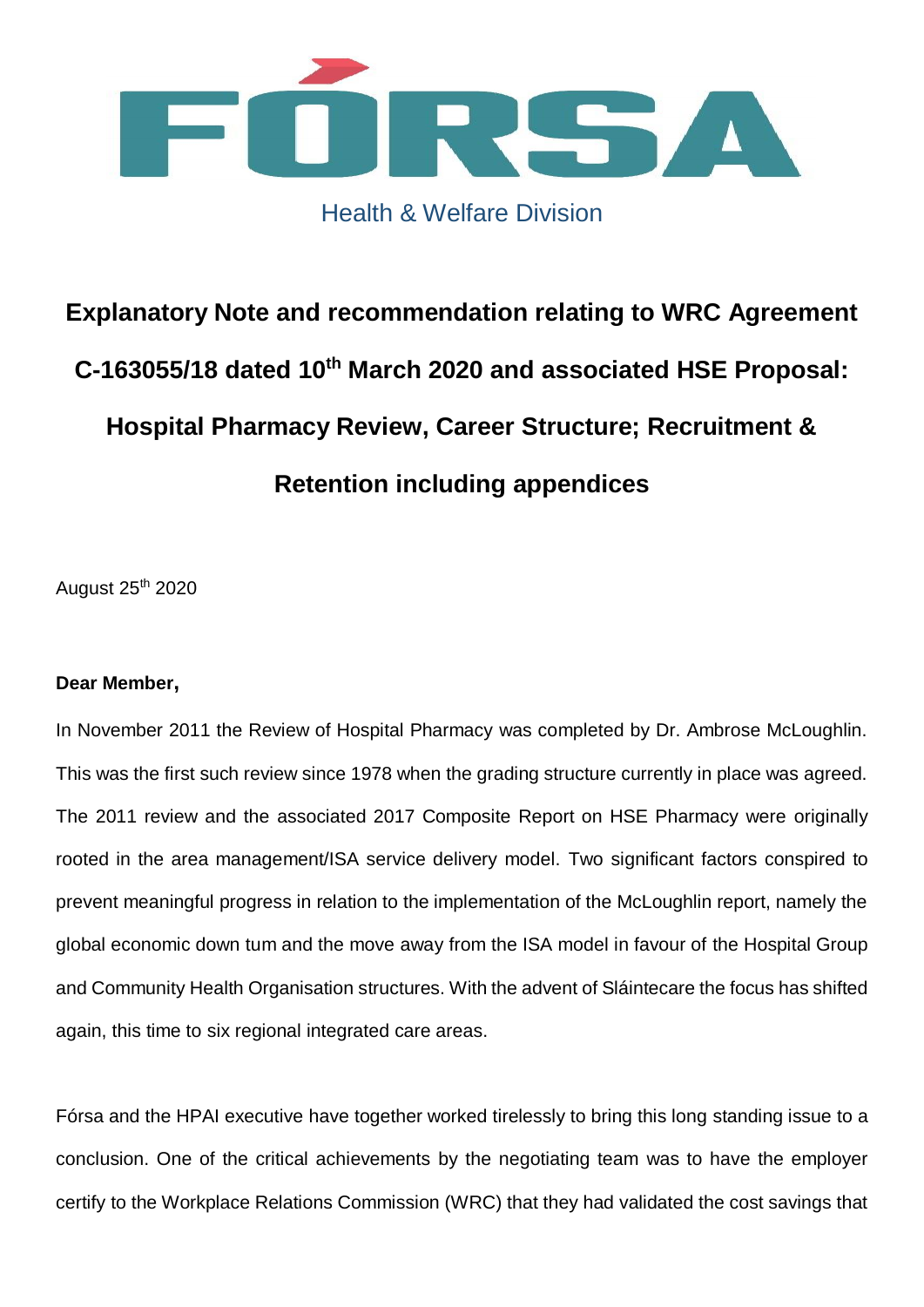would be generated by this agreement. From that point on the negotiations and subsequent agreement were immunised against rejection on the basis of being a cost increasing claim. This is noteworthy as workers are debarred under the Public Service Stability Agreement (PSSA) from making cost increasing claims. Indeed in the lifetime of the current agreement many otherwise legitimate claims have fallen at this first hurdle.

The set of proposals that you will receive with this note are the culmination of these efforts. They represent significant and immediate gains for Hospital Pharmacists. They include:

- Removal of 3 points from the basic grade scale
- Enhanced Career Structure for the Pharmacy Profession
- Creation of 183 Advanced Pharmacy Specialist Posts
- Creation of the post of Pharmacy Executive Manager Inc. Medicines Management
- Creation of the post of Deputy Pharmacy Executive Manager Inc. Medicines Management
- Increased protection around the issue of the introduction of weekend services, out of hours and extended working days
- An independent review to ensure that the gains that Fórsa have made are implemented

Thus considering this proposal in its totality and being cognisant of the wider economic environment and subsequent risk factors, Fórsa is recommending these proposals to you.

It is also important that I advise you that rejection of this offer will render it null and void and without further status or currency.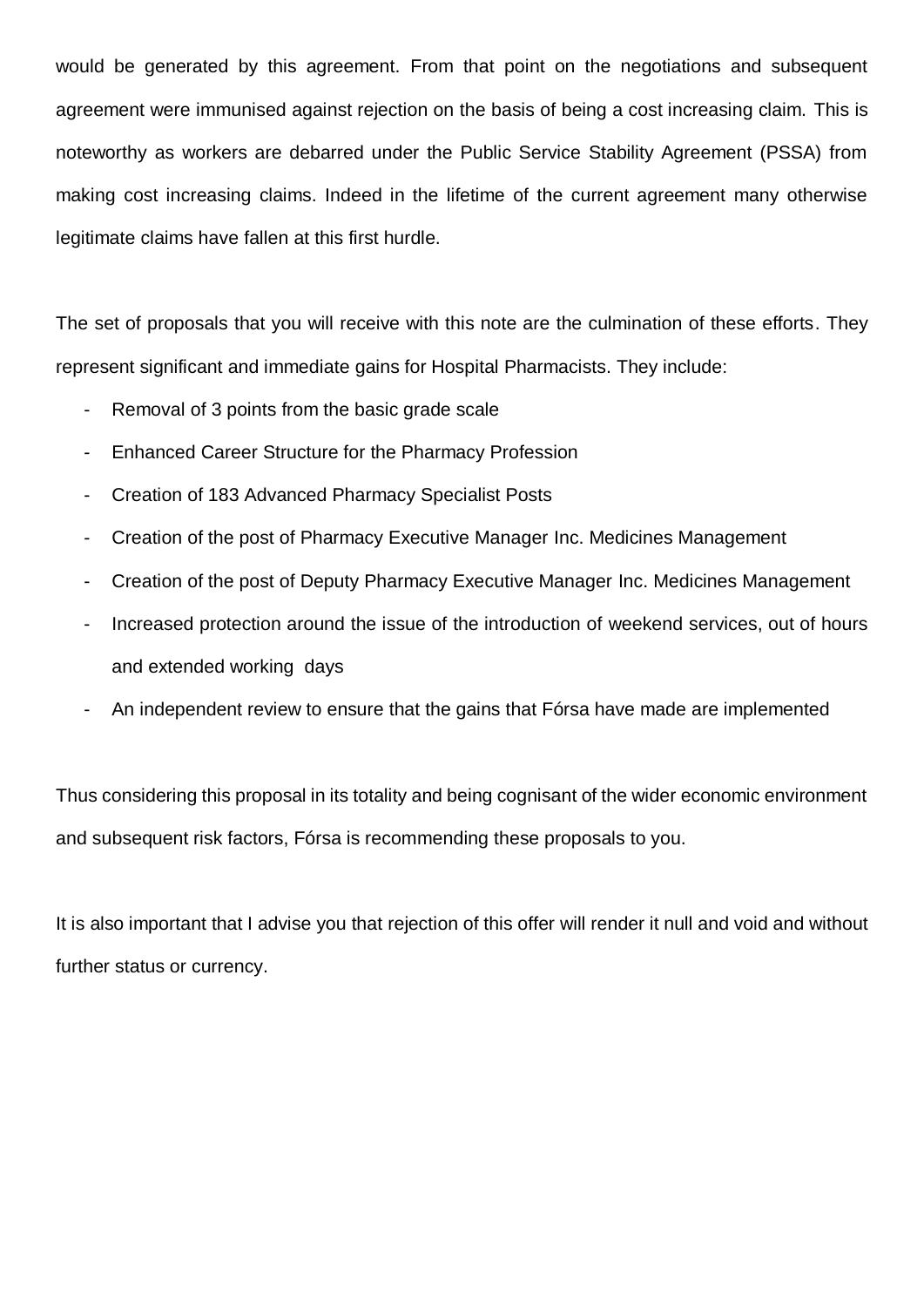#### **Clarifications**

The aim of this part of the document is to provide Fórsa members with further detail and context on a point by point basis of the content of the Explanatory Note and recommendation relating to WRC Agreement C-163055/18 dated 10th March 2020 and associated HSE Proposal: Hospital Pharmacy Review, Career Structure; Recruitment & Retention including appendices

#### **A. Background**

No further clarification needed

#### **B. Recruitment & Retention Challenges**

No further clarification needed

#### **C. Added Value arising from Investment**

The significance of this paragraph is that it certifies the proposals as not cost increasing. indeed it refers to robust evidence of cost savings, This removes the obstacle normally faced when seeking the final sign off from the Department of Public Expenditure and Reform (DPER) and immunises the union from any attempt to debar the agreement under the PSSA.

# **D. Lead and Deputy role titles**

No further clarification needed

# **E. Lead Roles**

This should be read in conjunction with the attached Appendix 2 and WRC Document C-163055/18. The core of pay both the Pharmacy Executive Manager and the Deputy Pharmacy Executive Manager will be the same irrespective of whether the member is employed in a Model 3 or Model 4. There will be an additional add on payment for those working in Model 4 hospitals. The WRC agreement (1<sup>st</sup> paragraph, page 2) paves the way for further negotiations on the introduction of further Deputy Managers in Model 3 hospitals.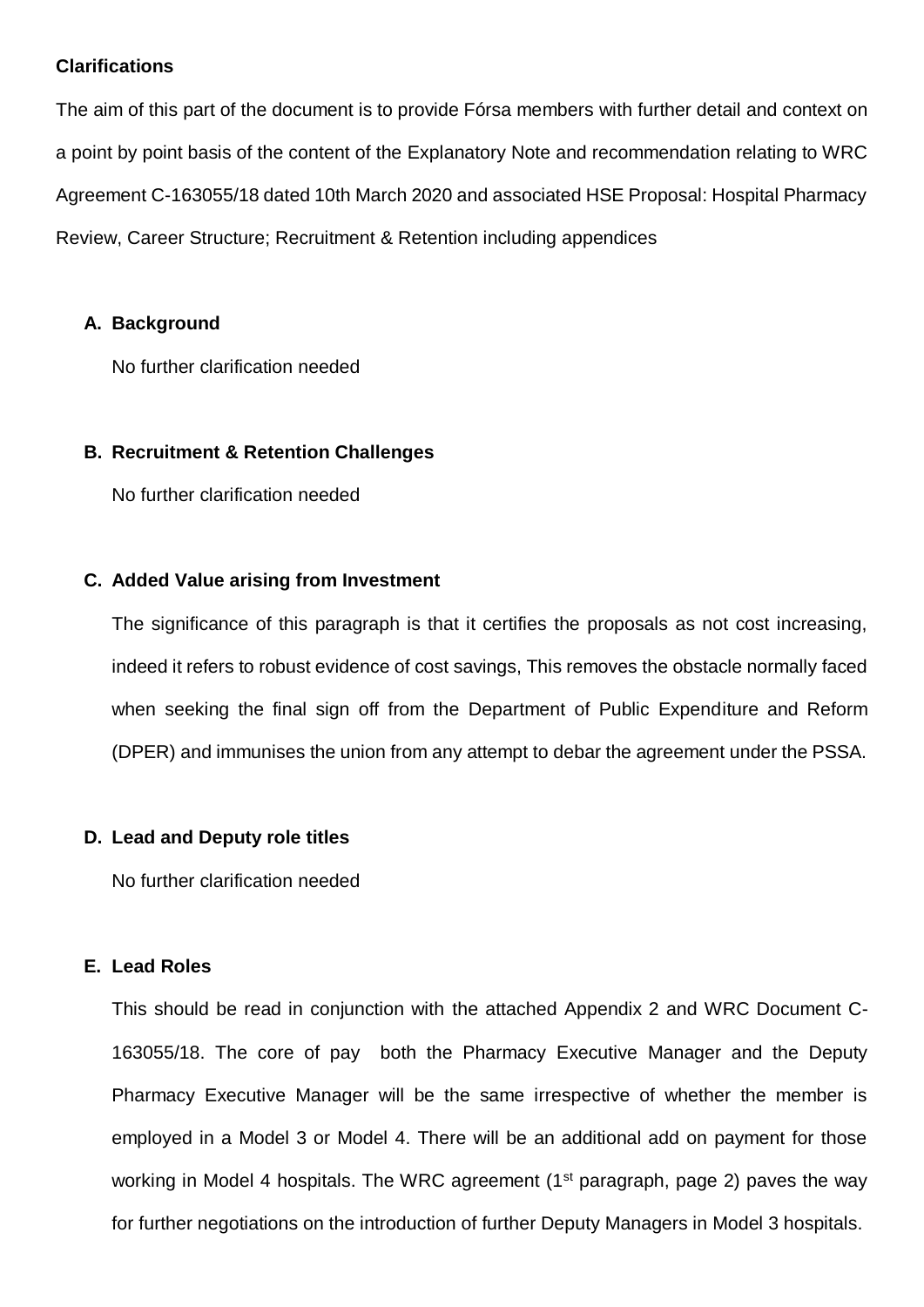Appendix 2 sets out the method for assimilating members on to the new scales. Due to the length of time that has passed since the publication of the 2011 Mc Loughlin report Fórsa was successfully able to argue that the usual rules for same should not apply and managed to secure assimilation on a point to point basis. This is a rarity within the public service and adds considerable monetary value to these proposals.

#### **Pharmacy Manager**

As also detailed in appendix 2 the agreement establishes that the Pharmacy Manager is an integral part of the new structure in Hospital Pharmacies. Those currently in post will be paid in accordance with the pay scale as set out in the proposed agreement. Furthermore the agreement provides for an independent review and verification mechanism of the new career structure. This gives protection to members currently operating as Pharmacy Managers. The agreement also provides for further development of roles as the regional integrated care areas take shape. This provides the opportunity and mechanism to increase the numbers in the grade should that prove optimal.

#### **F. Advanced Pharmacy Specialist Roles**

This should be read in conjunction with the attached Appendix 2 and WRC Document C-163055/18. A key concern expressed by members to Fórsa was in relation to the potential length of time that a validation process for members currently carrying out these roles could take. For this reason Forsa ensured that the WRC agreement would make specific reference to a joint process within a reasonable time frame. Appendix 2 also refers to a Joint Management/ Fórsa Advanced Pharmacy Specialist Roles Subgroup. This provides Fórsa with a defined route to ensure that this element of the agreement is a priority and furthermore is introduced in a focussed, time efficient manner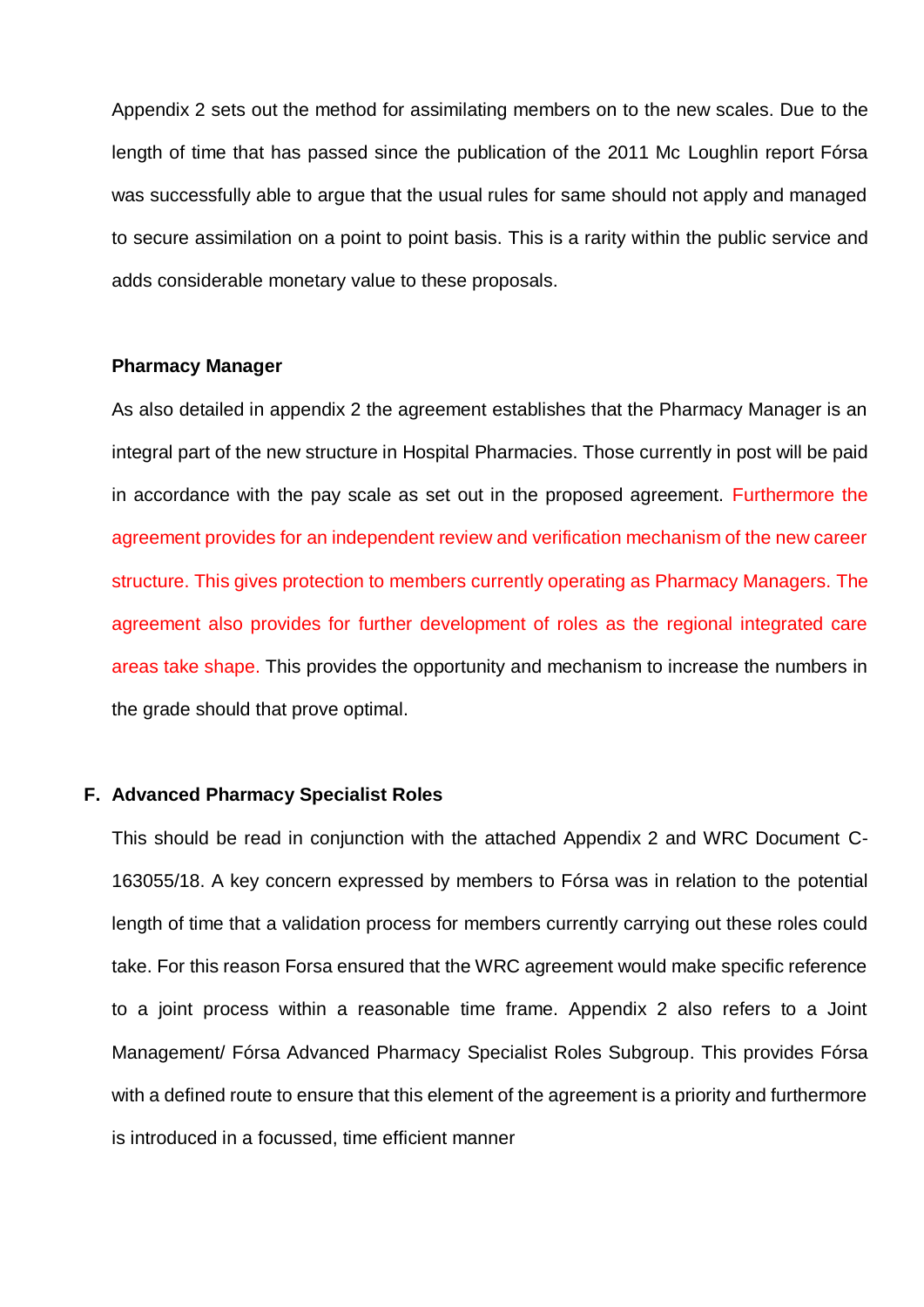#### **G. Basic Grade Roles**

This should be read in conjunction with the attached Appendix 2. As previously outlined the agreement provides for the removal of the first 3 points on the Basic Grade Scale. This is in line with developments for other professional grades within the Health Service and represents the best achievable outcome at this time.

# **H. Workforce Planning Into the future**

No further clarification needed

# **I. Pharmacy Regional Leads**

This paragraph of the proposed agreement provides an opportunity for Fórsa to seek further improvements to the new grading structure in the future in relation to the pursuit of a Pharmacy Regional Lead post.

# **J. Proposed Revised Pay Scales**

This paragraph should be read in conjunction with Appendix 1.

# **K. Recruitment Process (Lead Roles)**

This paragraph should be read in conjunction with Appendix 2. This is a significant achievement by Fórsa. Due to the unique nature of the length of the gap between the publishing and implementation of this report it is agreed that for the lead roles, any member in post for 3 years on the date of agreement will not have to compete for those posts but instead will be appointed by designation.

# **L. Medication Safety**

No further clarification needed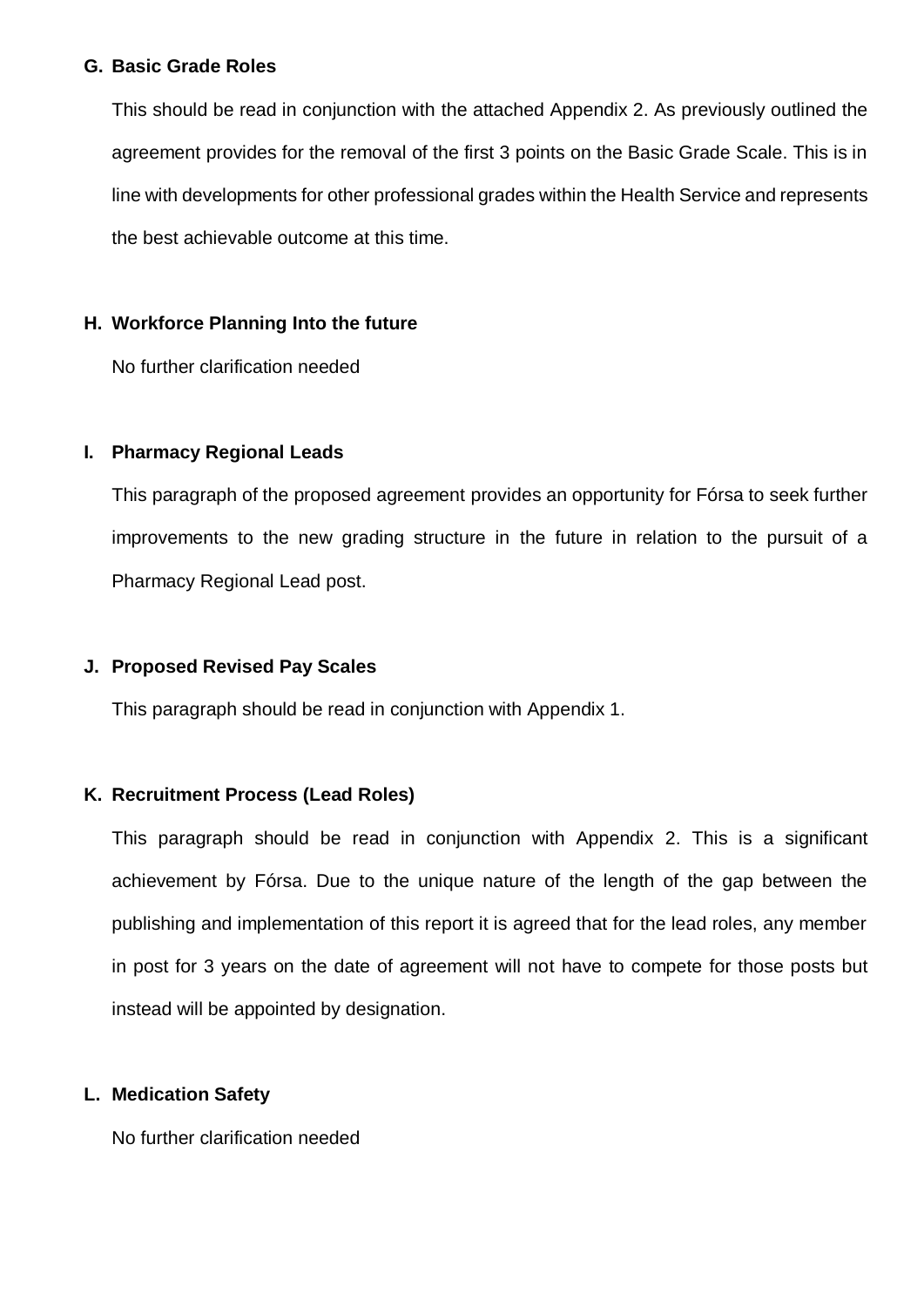#### **M. Weekend Clinical Pharmacy Services**

This paragraph should be read in conjunction with WRC Document C-163055/18. Previous public service agreements, voted on and accepted by the Fórsa membership, provided for the introduction of weekend services. This liability already exists for all public servants. This proposed agreement delivers extra protections for Hospital Pharmacists over and above those enjoyed by other public servants. The WRC agreement explicitly states that any implementation of weekend services must have regard to adequate resourcing and any emerging issues may be referred to conciliation for assistance. In practical terms this means before any employer can move to introduce weekend services they must provide additional resources. Furthermore the WRC is available to intervene if necessary.

#### **N. Out of Hours pharmacy Service**

This paragraph should be read in conjunction with WRC Document C-163055/18. Previous public service agreements, voted on and accepted by the Fórsa membership, provided for the introduction of an Out of Hours Pharmacy Service. This liability already exists for all public servants. This proposed agreement delivers extra protections for Hospital Pharmacists over and above those enjoyed by other public servants. The WRC agreement explicitly states that any implementation of Out of Hours services must have regard to adequate resourcing and any emerging issues may be referred to conciliation for assistance. In practical terms this means before any employer can move to introduce out of hours services they must provide additional resources. Furthermore the WRC is available to intervene if necessary.

#### **O. Extended Working Day**

Similarly the paragraph on an extended working day should be read in conjunction with WRC Document C-163055/18. Previous public service agreements, voted on and accepted by the Fórsa membership, provided for the introduction of an extended working day. This liability already exists for all public servants. This proposed agreement delivers extra protections for Hospital Pharmacists over and above those enjoyed by other public servants. The WRC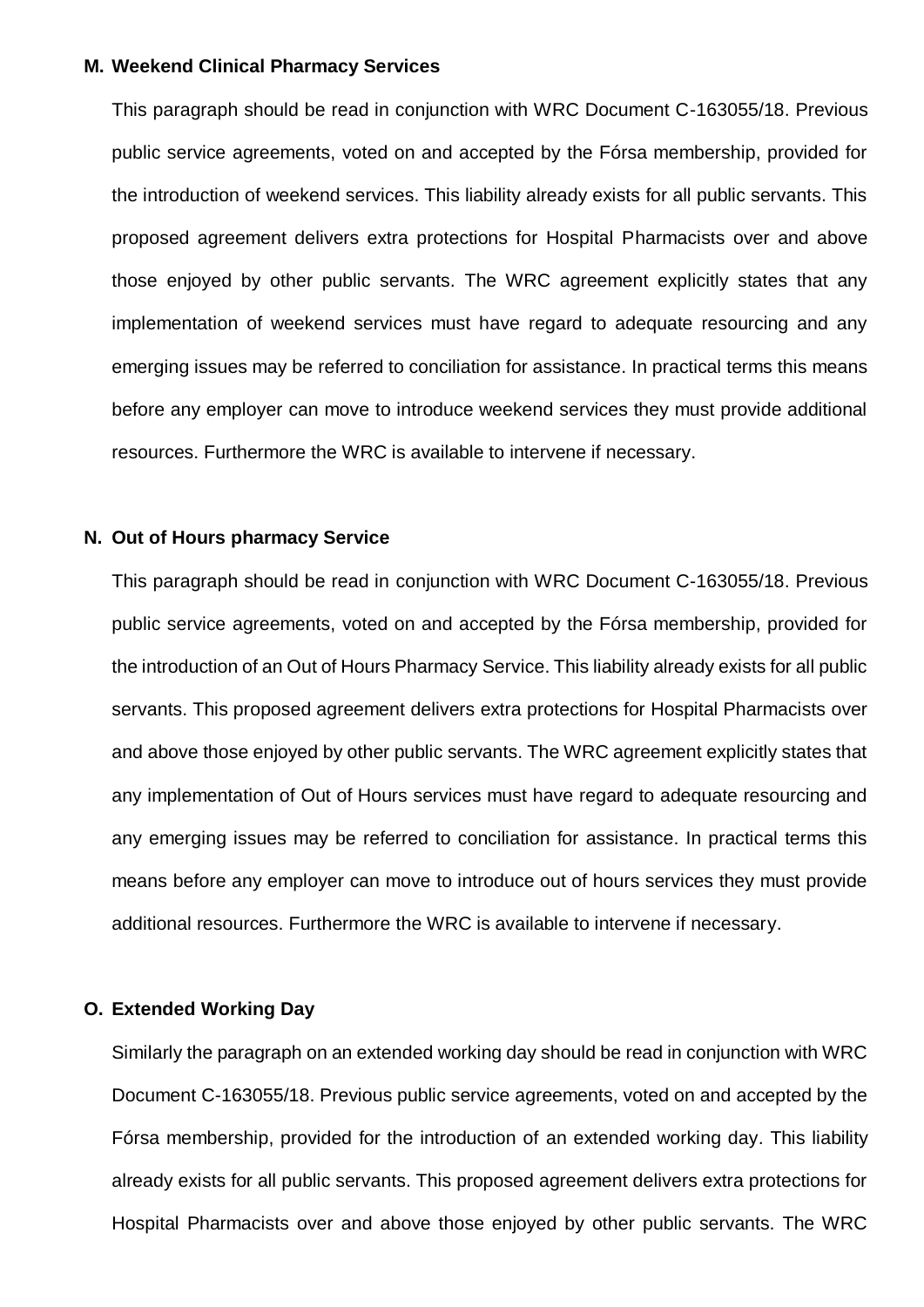agreement explicitly states that any implementation of an extended working day must have regard to adequate resourcing and any emerging issues may be referred to conciliation for assistance. In practical terms this means before any employer can move to introduce an extended working day they must provide additional resources. Furthermore the WRC is available to intervene if necessary.

#### **P. Implementation**

This paragraph should be read as two distinct and separate paragraphs. ie: The new framework will be implemented immediately upon agreement and receipt of sanction from the Department of Health and DPER.

Following this management will engage with the Hospital Groups and CHOs around their needs in terms of service provision. It is this process, and only this process, that may take 3 to 5 years to implement. In any event the advancement of Sláintecare may very well overtake this process.

#### **Q. Independent Review**

No further clarification needed

#### **R. Collaboration**

No further clarification needed

It is on the basis of the same information provided to you in this explanatory note and accompanying documents that the Health and Welfare Divisional Executive of Fórsa and the HPAI Executive at its recent meeting voted to endorse the views of the negotiating team and recommend acceptance of these proposals to you.

Yours sincerely,

Catherine Keogh *Assistant General Secretary Fórsa National Health Office* Nerney's Court Dublin D01 R2C5 General Secretary Kevin Callinan

t +353 1 817 1500 e [info@forsa.ie](mailto:info@forsa.ie) [www.forsa.ie](http://www.forsa.ie/) Deputy General Secretaries Eoin Ronayne I Matt Staunton